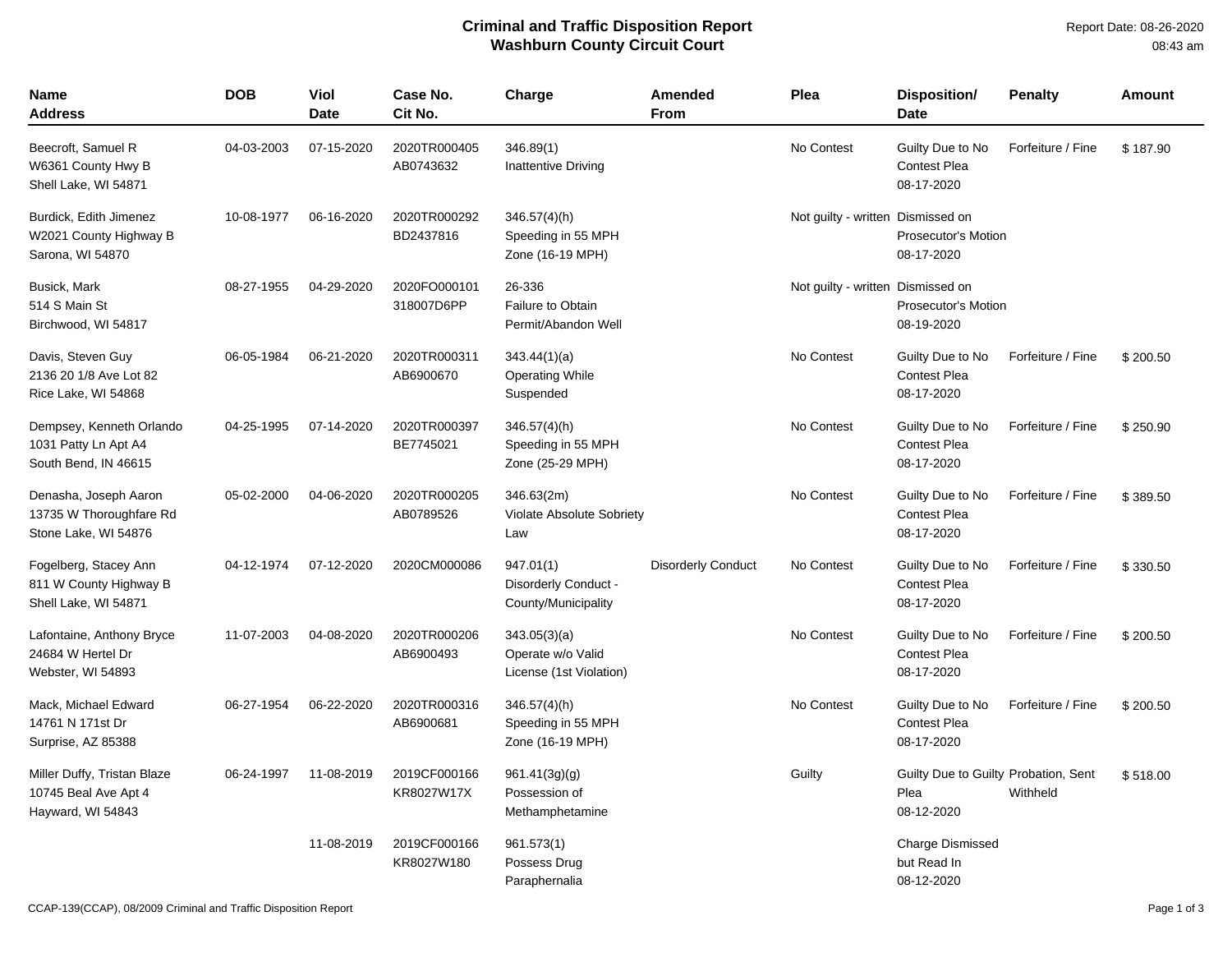## **Criminal and Traffic Disposition Report Washburn County Circuit Court**

| Name<br><b>Address</b>                                                  | <b>DOB</b> | Viol<br><b>Date</b> | Case No.<br>Cit No.        | Charge                                                                             | <b>Amended</b><br>From | <b>Plea</b>                           | <b>Disposition/</b><br><b>Date</b>                    | <b>Penalty</b>                                                                            | <b>Amount</b> |
|-------------------------------------------------------------------------|------------|---------------------|----------------------------|------------------------------------------------------------------------------------|------------------------|---------------------------------------|-------------------------------------------------------|-------------------------------------------------------------------------------------------|---------------|
|                                                                         |            | 11-08-2019          | 2019CF000166               | 961.573(1)<br>Possess Drug<br>Paraphernalia                                        |                        |                                       | <b>Charge Dismissed</b><br>but Read In<br>08-12-2020  |                                                                                           |               |
| Reinarts, Joseph Patrick<br>2378 132nd Ln Ne<br><b>Blaine, MN 55449</b> | 08-08-2002 | 06-27-2020          | 2020TR000345<br>AB6900692  | $346.57(4)$ (h)<br>Speeding in 55 MPH<br>Zone (16-19 MPH)                          |                        | No Contest                            | Guilty Due to No<br>Contest Plea<br>08-17-2020        | Forfeiture / Fine                                                                         | \$200.50      |
| Rietmann, Matthew James<br>E6783 870th Ave<br>Colfax, WI 54730          | 09-28-1998 | 07-17-2020          | 2020TR000426<br>AB0743643  | 346.89(1)<br>Inattentive Driving                                                   |                        | No Contest                            | Guilty Due to No<br><b>Contest Plea</b><br>08-17-2020 | Forfeiture / Fine                                                                         | \$187.90      |
| Saal, Dante James<br>209 Euclid Ave<br>Birchwood, WI 54817              | 01-22-2001 | 06-21-2020          | 2020FO000165<br>HM802M0C3Q | 943.50(1m)(a)<br>County/Mun. Retail<br><b>Theft-Alter Price</b>                    |                        | No Contest                            | Guilty Due to No<br><b>Contest Plea</b><br>08-17-2020 | Forfeiture / Fine                                                                         | \$299.00      |
| Taylor, Norman J<br>5770 Weymouth Dr<br>Rockford, IL 61114              | 05-05-1937 | 06-05-2020          | 2020TR000272<br>AB6927782  | 346.63(1)(b)<br>Operating w/ PAC >=0.15<br>(1st)                                   |                        | Not guilty - written Dismissed on     | <b>Prosecutor's Motion</b><br>08-17-2020              |                                                                                           |               |
| Taylor, Norman J<br>5770 Weymouth Dr<br>Rockford, IL 61114              | 05-05-1937 | 06-05-2020          | 2020TR000273<br>AB6927771  | 346.63(1)(a)<br>OWI (1st)                                                          |                        | Not guilty - written Guilty Due to No | <b>Contest Plea</b><br>08-17-2020                     | Forfeiture / Fine<br><b>DOT License</b><br>Suspended<br>6 Months<br>Alcohol<br>assessment | \$811.50      |
| Walker, Richard A<br>11889 W County Road B<br>Hayward, WI 54843         | 08-28-1951 | 06-14-2020          | 2020TR000290<br>AB6900622  | 346.57(4)(h)<br>Speeding in 55 MPH<br>Zone (11-15 MPH)                             |                        | Not guilty - written Dismissed on     | Prosecutor's Motion<br>08-17-2020                     |                                                                                           |               |
| Yanez, Javier Miguel<br>13079 W Watertower Ln<br>Hayward, WI 54843      | 06-01-1999 | 04-06-2020          | 2020FO000080               | $46 - 4$<br>Disorderly Conduct or<br><b>Resisting or Obstructing</b><br>an Officer |                        | No Contest                            | Guilty Due to No<br><b>Contest Plea</b><br>08-17-2020 | Forfeiture / Fine                                                                         | \$263.50      |
| Yanez, Javier Miguel<br>13079 W Watertower Ln<br>Hayward, WI 54843      | 06-01-1999 | 04-06-2020          | 2020FO000057<br>HM802RXHJZ | 125.07(4)(b)<br>Underage<br>Drinking-Possess-17-20<br>(1st)                        |                        | No Contest                            | Guilty Due to No<br><b>Contest Plea</b><br>08-17-2020 | Forfeiture / Fine                                                                         | \$263.50      |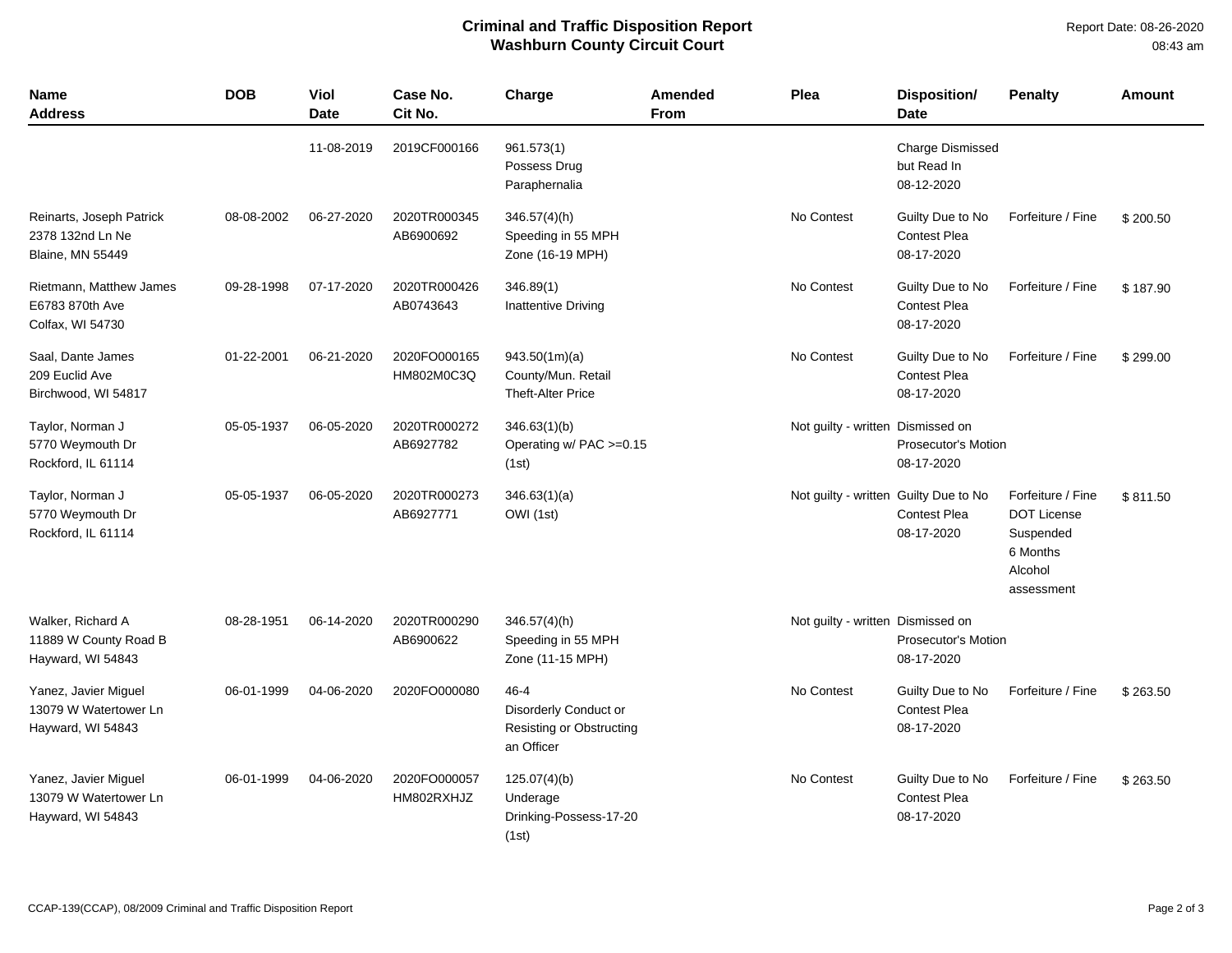## **Criminal and Traffic Disposition Report Washburn County Circuit Court**

| <b>Name</b><br><b>Address</b>                                      | DOB        | Viol<br><b>Date</b> | Case No.<br>Cit No.       | Charge                                                                           | Amended<br>From | <b>Plea</b> | Disposition/<br><b>Date</b>                           | <b>Penalty</b>    | Amount   |
|--------------------------------------------------------------------|------------|---------------------|---------------------------|----------------------------------------------------------------------------------|-----------------|-------------|-------------------------------------------------------|-------------------|----------|
| Yanez, Javier Miguel<br>13079 W Watertower Ln<br>Hayward, WI 54843 | 06-01-1999 | 04-06-2020          | 2020TR000207<br>AB6927712 | 346.935(1)<br>Drink Intoxicants/Inhale<br>Nitrous Oxide in MV/HWY<br>- Passenger |                 | No Contest  | Guilty Due to No<br><b>Contest Plea</b><br>08-17-2020 | Forfeiture / Fine | \$200.50 |